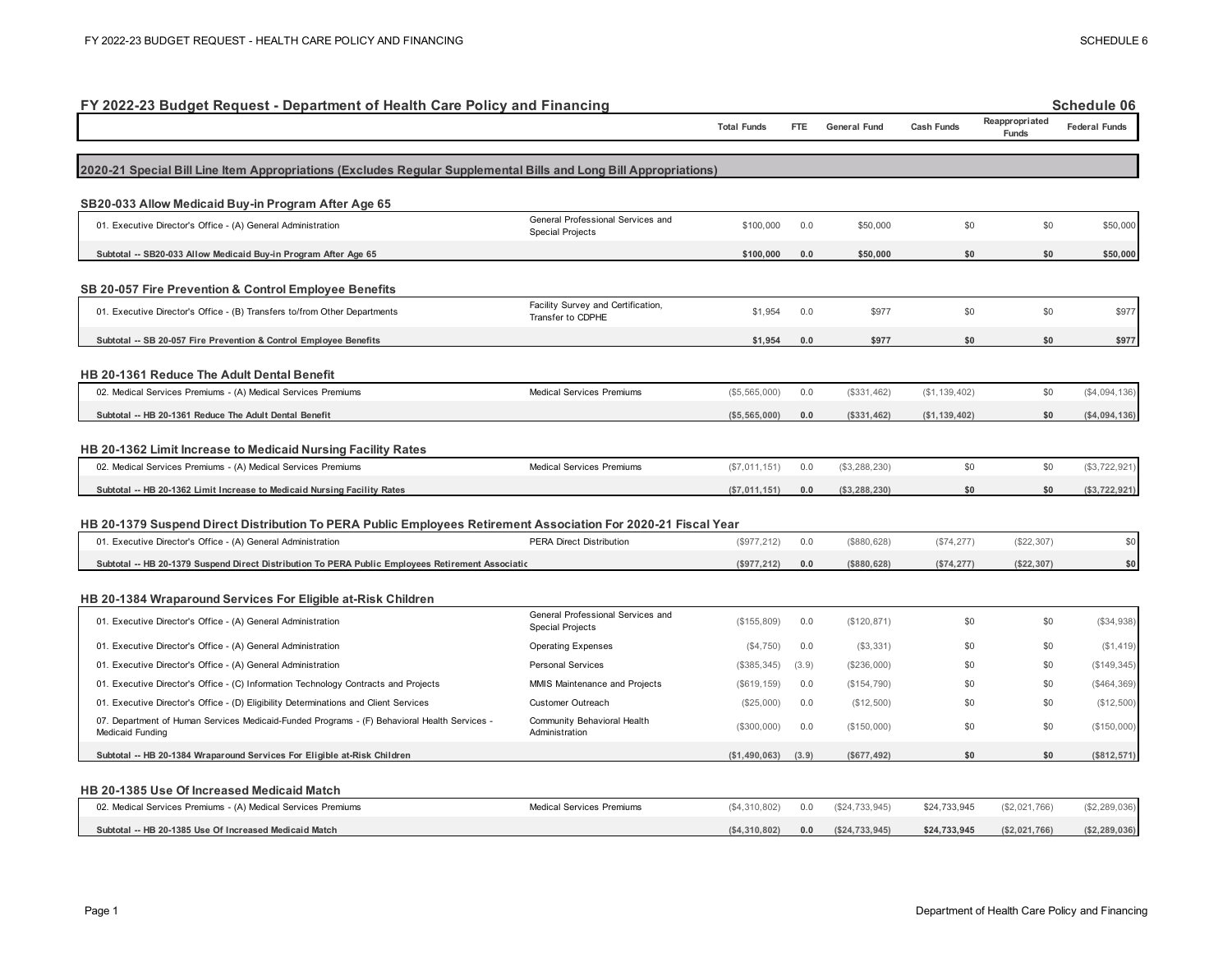|                                                                                                                                             |                                                                | <b>Total Funds</b> | <b>FTE</b> | <b>General Fund</b> | <b>Cash Funds</b> | Reappropriated<br><b>Funds</b> | <b>Federal Funds</b>   |
|---------------------------------------------------------------------------------------------------------------------------------------------|----------------------------------------------------------------|--------------------|------------|---------------------|-------------------|--------------------------------|------------------------|
| HB 20-1386 Use Fees For Medical Assistance Program General Fund Offset                                                                      |                                                                |                    |            |                     |                   |                                |                        |
| 02. Medical Services Premiums - (A) Medical Services Premiums                                                                               | <b>Medical Services Premiums</b>                               | \$0                | 0.0        | (\$161,000,000)     | \$161,000,000     | \$0                            | \$0                    |
| Subtotal -- HB 20-1386 Use Fees For Medical Assistance Program General Fund Offset                                                          |                                                                | \$0                | 0.0        | ( \$161,000,000)    | \$161,000,000     | \$0                            | \$0                    |
|                                                                                                                                             |                                                                |                    |            |                     |                   |                                |                        |
| SB20-212 Reimbursement for Telehealth Services                                                                                              |                                                                |                    |            |                     |                   |                                |                        |
| 02. Medical Services Premiums - (A) Medical Services Premiums                                                                               | <b>Telemedicine Expansion Services</b>                         | \$5,068,381        | 0.0        | \$5,068,381         | \$0               | \$0                            | \$0                    |
| Subtotal -- SB20-212 Reimbursement for Telehealth Services                                                                                  |                                                                | \$5,068,381        | 0.0        | \$5,068,381         | \$0               | \$0                            | \$0                    |
| FY 2021-22 Special Bill Line Item Appropriations (Excludes Long Bill Appropriations)                                                        |                                                                |                    |            |                     |                   |                                |                        |
| SB 21-009 Reproductive Health Care Program                                                                                                  |                                                                |                    |            |                     |                   |                                |                        |
| 01. Executive Director's Office - (A) General Administration                                                                                | <b>Personal Services</b>                                       | \$232,463          | 3.4        | \$232,463           | \$0               | \$0                            | \$0                    |
| 01. Executive Director's Office - (A) General Administration                                                                                | <b>Operating Expenses</b>                                      | \$36,400           | 0.0        | \$36,400            | \$0               | \$0                            | \$0                    |
| 01. Executive Director's Office - (C) Information Technology Contracts and Projects                                                         | MMIS Maintenance and Projects                                  | \$1,061,596        | 0.0        | \$1,061,596         | \$0               | \$0                            | \$0                    |
| 01. Executive Director's Office - (C) Information Technology Contracts and Projects                                                         | Colorado Benefits Management<br>Systems, Operating & Contracts | \$273,792          | 0.0        | \$273,792           | \$0               | \$0                            | \$0                    |
| 01. Executive Director's Office - (D) Eligibility Determinations and Client Services                                                        | County Administration                                          | \$699,001          | 0.0        | \$699,001           | \$0               | \$0                            | \$0                    |
| 06. Other Medical Services - (A) Other Medical Services                                                                                     | Reproductive Health Care Program                               | \$1,822,095        | 0.0        | \$1,822,095         | \$0               | \$0                            | \$0                    |
|                                                                                                                                             |                                                                |                    |            |                     |                   |                                |                        |
| Subtotal -- SB 21-009 Reproductive Health Care Program                                                                                      |                                                                | \$4,125,347        | 3.4        | \$4,125,347         | \$0               | \$0                            | \$0                    |
|                                                                                                                                             |                                                                |                    |            |                     |                   |                                |                        |
| SB 21-016 Protecting Preventive Health Care Coverage<br>01. Executive Director's Office - (C) Information Technology Contracts and Projects | MMIS Maintenance and Projects                                  | \$905,467          | 0.0        | \$90,547            | \$0               | \$0                            | \$814,920              |
| Subtotal -- SB 21-016 Protecting Preventive Health Care Coverage                                                                            |                                                                | \$905,467          | 0.0        | \$90,547            | \$0               | \$0                            | \$814,920              |
| SB 21-025 Family Planning Service For Eligible Individuals                                                                                  |                                                                |                    |            |                     |                   |                                |                        |
| 01. Executive Director's Office - (A) General Administration                                                                                | <b>Personal Services</b>                                       | \$118,768          | 1.8        | \$59,384            | \$0               | \$0                            | \$59,384               |
| 01. Executive Director's Office - (A) General Administration                                                                                | <b>Operating Expenses</b>                                      | \$8,900            | 0.0        | \$4,450             | \$0               | \$0                            | \$4,450                |
| 01. Executive Director's Office - (C) Information Technology Contracts and Projects                                                         | MMIS Maintenance and Projects                                  | \$1,029,623        | 0.0        | \$102,963           | \$0               | \$0                            | \$926,660              |
| 01. Executive Director's Office - (C) Information Technology Contracts and Projects                                                         | Colorado Benefits Management<br>Systems, Operating & Contracts | \$565,614          | 0.0        | \$56,562            | \$0               | \$0                            |                        |
| 01. Executive Director's Office - (D) Eligibility Determinations and Client Services                                                        | County Administration                                          | \$198,387          | 0.0        | \$29,758            | \$19,839          | \$0                            | \$509,052<br>\$148,790 |

| 01. Executive Director's Office - (A) General Administration              | Personal Services         | \$65,801 | 0.9 | \$32.901 |  | \$32,900 |
|---------------------------------------------------------------------------|---------------------------|----------|-----|----------|--|----------|
| 01. Executive Director's Office - (A) General Administration              | <b>Operating Expenses</b> | \$10,166 | 0.0 | \$5.083  |  | \$5,083  |
| Subtotal -- SB 21-038 Expansion of Complementary And Alternative Medicine |                           | \$75.967 | 0.9 | \$37.984 |  | \$37,983 |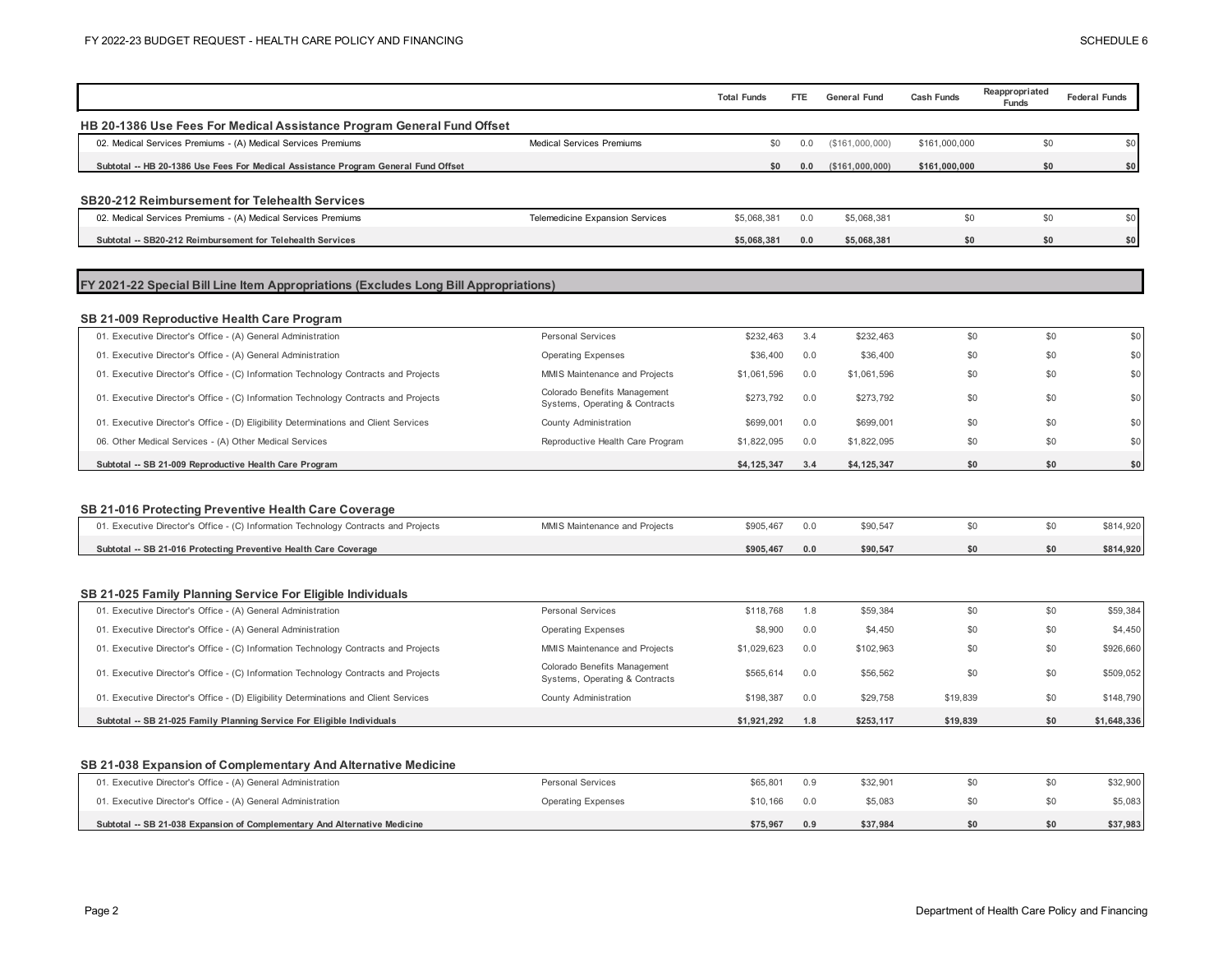|                                                                                                   | <b>Total Funds</b>                                                          | FTE | <b>General Fund</b> | <b>Cash Funds</b> | Reappropriated<br>Funds | <b>Federal Funds</b>                          |
|---------------------------------------------------------------------------------------------------|-----------------------------------------------------------------------------|-----|---------------------|-------------------|-------------------------|-----------------------------------------------|
| SB 21-039 Elimination Of Subminimum Wage Employment                                               |                                                                             |     |                     |                   |                         |                                               |
| 01. Executive Director's Office - (A) General Administration<br>Personal Services                 | \$92,121                                                                    | 1.3 | \$43,205            | \$0               | \$0                     | \$48,916                                      |
| 01. Executive Director's Office - (A) General Administration<br><b>Operating Expenses</b>         | \$8,090                                                                     | 0.0 | \$3,794             | \$0               | \$0                     | \$4,296                                       |
| 01. Executive Director's Office - (C) Information Technology Contracts and Projects               | MMIS Maintenance and Projects<br>\$270,506                                  | 0.0 | \$27,051            | \$0               | \$0                     | \$243,455                                     |
| 01. Executive Director's Office - (C) Information Technology Contracts and Projects               | Colorado Benefits Management<br>\$129,859<br>Systems, Operating & Contracts | 0.0 | \$8,364             | \$8,277           | \$0                     | \$113,218                                     |
| Subtotal -- SB 21-039 Elimination Of Subminimum Wage Employment                                   | \$500,576                                                                   | 1.3 | \$82,414            | \$8,277           | \$0                     | \$409,885                                     |
|                                                                                                   |                                                                             |     |                     |                   |                         |                                               |
| HB 21-1085 Secure Transportation Behavioral Health Crisis                                         |                                                                             |     |                     |                   |                         |                                               |
| Personal Services<br>01. Executive Director's Office - (A) General Administration                 | \$65,801                                                                    | 0.9 | \$30,335            | \$2,565           | \$0                     | \$32,901                                      |
| 01. Executive Director's Office - (A) General Administration<br><b>Operating Expenses</b>         | \$7,550                                                                     | 0.0 | \$3,481             | \$294             | \$0                     | \$3,775                                       |
| 01. Executive Director's Office - (C) Information Technology Contracts and Projects               | MMIS Maintenance and Projects<br>\$101,250                                  | 0.0 | \$6,177             | \$3,948           | \$0                     | \$91,125                                      |
| Subtotal -- HB 21-1085 Secure Transportation Behavioral Health Crisis                             | \$174,601                                                                   | 0.9 | \$39,993            | \$6,807           | \$0                     | \$127,801                                     |
|                                                                                                   |                                                                             |     |                     |                   |                         |                                               |
| HB 21-1166 Behavioral Health Crisis Response Training                                             |                                                                             |     |                     |                   |                         |                                               |
| 01. Executive Director's Office - (A) General Administration<br><b>Special Projects</b>           | General Professional Services and<br>\$67,680                               | 0.0 | \$67,680            | \$0               | \$0                     | \$0                                           |
| Subtotal -- HB 21-1166 Behavioral Health Crisis Response Training                                 | \$67,680                                                                    | 0.0 | \$67.680            | \$0               | \$0                     | \$0                                           |
| HB 21-1198 Health-care Billing Requirements For Indigent Patients                                 |                                                                             |     |                     |                   |                         |                                               |
| Personal Services<br>01. Executive Director's Office - (A) General Administration                 | \$47,855                                                                    | 0.7 | \$47,855            | \$0               | \$0                     | \$0                                           |
| 01. Executive Director's Office - (A) General Administration<br><b>Operating Expenses</b>         | \$7,280                                                                     | 0.0 | \$7,280             | \$0               | \$0                     | \$0                                           |
| 01. Executive Director's Office - (A) General Administration<br><b>Special Projects</b>           | General Professional Services and<br>\$164,160                              | 0.0 | \$164,160           | \$0               | \$0                     | \$0                                           |
| Subtotal -- HB 21-1198 Health-care Billing Requirements For Indigent Patients                     | \$219,295                                                                   | 0.7 | \$219,295           | \$0               | \$0                     | \$0                                           |
|                                                                                                   |                                                                             |     |                     |                   |                         |                                               |
| HB 21-1232 Standardized Health Benefit Plan Colorado Option                                       |                                                                             |     |                     |                   |                         |                                               |
| 01. Executive Director's Office - (A) General Administration<br>Personal Services                 | \$65,243                                                                    | 0.8 | \$65,243            | \$0               | \$0                     | \$0                                           |
| <b>Operating Expenses</b><br>01. Executive Director's Office - (A) General Administration         | \$13,750                                                                    | 0.0 | \$13,750            | \$0               | \$0                     | \$0                                           |
| Subtotal -- HB 21-1232 Standardized Health Benefit Plan Colorado Option                           | \$78,993                                                                    | 0.8 | \$78.993            | \$0               | \$0                     | \$0                                           |
|                                                                                                   |                                                                             |     |                     |                   |                         |                                               |
| HB 21-1275 Medicaid Reimbursement For Services By Pharmacists                                     |                                                                             |     |                     |                   |                         |                                               |
|                                                                                                   |                                                                             |     | \$74,847            |                   |                         |                                               |
| 01. Executive Director's Office - (A) General Administration<br>Personal Services                 | \$149,694                                                                   | 1.6 |                     | \$0               | \$0                     |                                               |
| 01. Executive Director's Office - (A) General Administration<br><b>Operating Expenses</b>         | \$14,830                                                                    | 0.0 | \$7,415             | \$0               | \$0                     |                                               |
| 01. Executive Director's Office - (C) Information Technology Contracts and Projects               | MMIS Maintenance and Projects<br>\$957,960                                  | 0.0 | \$95,796            | \$0               | \$0                     |                                               |
| <b>Medical Services Premiums</b><br>02. Medical Services Premiums - (A) Medical Services Premiums | \$598,572                                                                   | 0.0 | \$158,039           | \$36,457          | \$0                     | \$74,847<br>\$7,415<br>\$862,164<br>\$404,076 |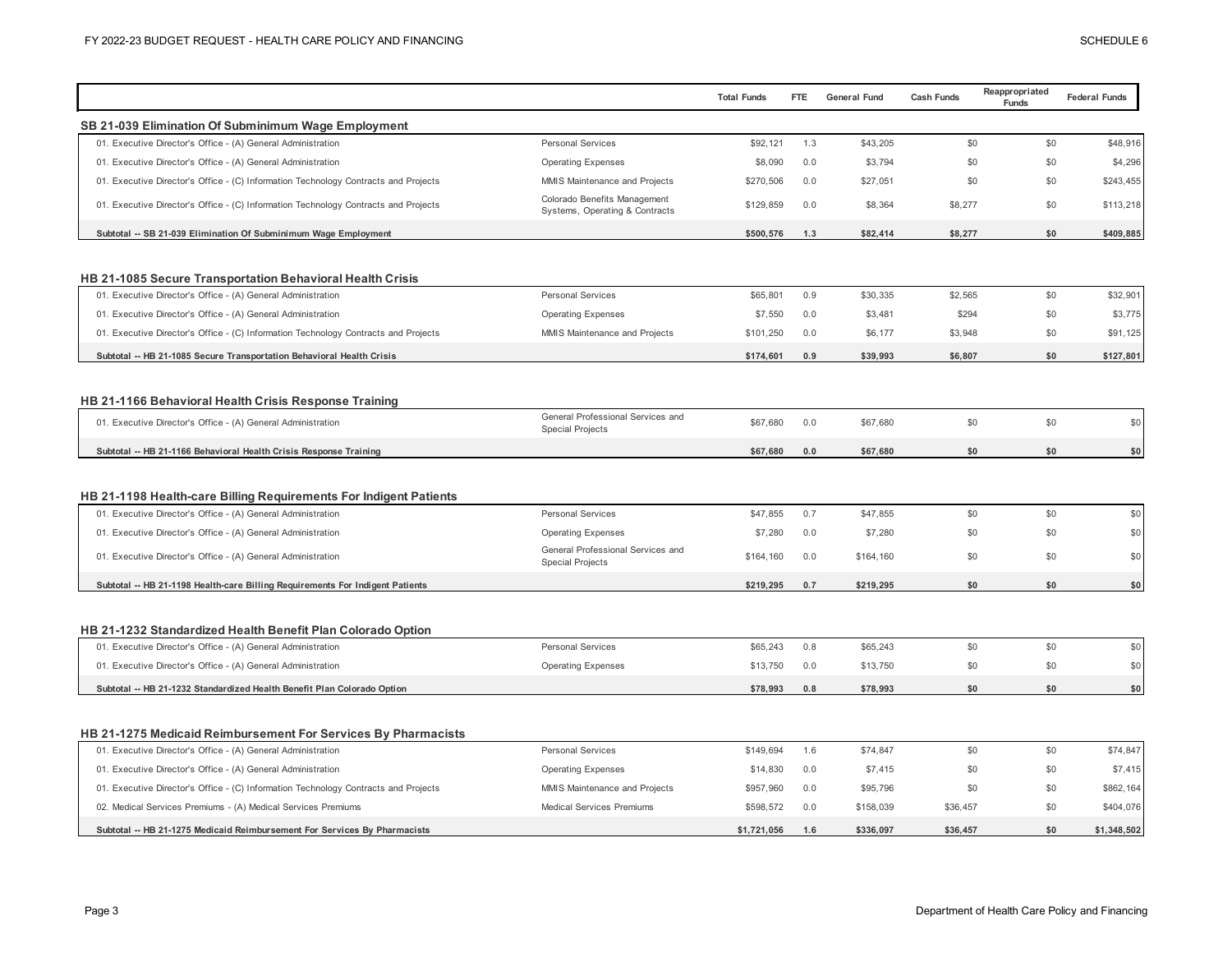|                                                                                                            |                                                                | <b>Total Funds</b> | FTE. | <b>General Fund</b> | <b>Cash Funds</b> | Reappropriated<br><b>Funds</b> | <b>Federal Funds</b> |
|------------------------------------------------------------------------------------------------------------|----------------------------------------------------------------|--------------------|------|---------------------|-------------------|--------------------------------|----------------------|
| SB 21-128 Modification To Administration Of The Nursing Home Penalty C                                     |                                                                |                    |      |                     |                   |                                |                      |
| 01. Executive Director's Office - (A) General Administration                                               | General Professional Services and<br><b>Special Projects</b>   | (\$500,000)        | 0.0  | \$0                 | (\$500,000)       | \$0                            | \$0                  |
| Subtotal -- SB 21-128 Modification To Administration Of The Nursing Home Penalty Cash Fund                 |                                                                | (\$500,000)        | 0.0  | \$0                 | (\$500,000)       | \$0                            | \$0                  |
|                                                                                                            |                                                                |                    |      |                     |                   |                                |                      |
| SB 21-137 Behavioral Health Recovery Act                                                                   |                                                                |                    |      |                     |                   |                                |                      |
| 01. Executive Director's Office - (A) General Administration                                               | Personal Services                                              | \$260,085          | 2.8  | \$130,043           | \$0               | \$0                            | \$130,042            |
| 01. Executive Director's Office - (A) General Administration                                               | <b>Operating Expenses</b>                                      | \$22,650           | 0.0  | \$11,325            | \$0               | \$0                            | \$11,325             |
| 01. Executive Director's Office - (A) General Administration                                               | General Professional Services and<br><b>Special Projects</b>   | \$67,920           | 0.0  | \$33,960            | \$0               | \$0                            | \$33,960             |
| 01. Executive Director's Office - (E) Utilization and Quality Review Contracts                             | Professional Service Contracts                                 | \$1,528,134        | 0.0  | \$764,067           | \$0               | \$0                            | \$764,067            |
| 02. Medical Services Premiums - (A) Medical Services Premiums                                              | <b>Medical Services Premiums</b>                               | \$156,438          | 0.0  | \$78,219            | \$0               | \$0                            | \$78,219             |
| 06. Other Medical Services - (A) Other Medical Services                                                    | <b>SBIRT Training Grant Program</b>                            | \$250,000          | 0.0  | \$0                 | \$250,000         | \$0                            | \$0                  |
| Subtotal -- SB 21-137 Behavioral Health Recovery Act                                                       |                                                                | \$2,285,227        | 2.8  | \$1.017.614         | \$250,000         | \$0                            | \$1,017,613          |
| <b>SB 21-194 Maternal Health Providers</b><br>01. Executive Director's Office - (A) General Administration | Personal Services                                              | \$47,855           | 0.7  | \$23,928            | \$0               | \$0                            | \$23,927             |
| 01. Executive Director's Office - (A) General Administration                                               | <b>Operating Expenses</b>                                      | \$7,280            | 0.0  | \$3,640             | \$0               | \$0                            | \$3,640              |
| 01. Executive Director's Office - (C) Information Technology Contracts and Projects                        | MMIS Maintenance and Projects                                  | \$212,505          | 0.0  | \$21,251            | \$0               | \$0                            | \$191,254            |
| 01. Executive Director's Office - (C) Information Technology Contracts and Projects                        | Colorado Benefits Management<br>Systems, Operating & Contracts | \$291,732          | 0.0  | \$29,174            | \$0               | \$0                            | \$262,558            |
| Subtotal -- SB 21-194 Maternal Health Providers                                                            |                                                                | \$559,372          | 0.7  | \$77,993            | \$0               | \$0                            | \$481,379            |
|                                                                                                            |                                                                |                    |      |                     |                   |                                |                      |
| <b>SB21-211 Adult Dental Benefit</b>                                                                       |                                                                |                    |      |                     |                   |                                |                      |
| 02. Medical Services Premiums - (A) Medical Services Premiums                                              | <b>Medical Services Premiums</b>                               | \$5,565,000        | 0.0  | \$0                 | \$1,522,875       | \$0                            | \$4,042,125          |
| Subtotal -- SB21-211 Adult Dental Benefit                                                                  |                                                                | \$5,565,000        | 0.0  | \$0                 | \$1,522,875       | \$0                            | \$4,042,125          |
|                                                                                                            |                                                                |                    |      |                     |                   |                                |                      |
| SB21-212 Primary Care Payments Align Federal Funding                                                       |                                                                |                    |      |                     |                   |                                |                      |
| 05. Indigent Care Program - (A) Indigent Care Program                                                      | Primary Care Fund Program                                      | \$25,330,755       | 0.0  | \$0                 | \$0               | \$0                            | \$25,330,755         |
| Subtotal -- SB21-212 Primary Care Payments Align Federal Funding                                           |                                                                | \$25,330,755       | 0.0  | \$0                 | \$0               | \$0                            | \$25,330,755         |
| SB21-213 Use Of Increased Medicaid Match                                                                   |                                                                |                    |      |                     |                   |                                |                      |
| 02. Medical Services Premiums - (A) Medical Services Premiums                                              | Medical Services Premiums                                      | (\$23,358,871)     | 0.0  | (\$57,330,334)      | \$57,330,334      | (\$10,231,185)                 | (\$13, 127, 686)     |
| Subtotal -- SB21-213 Use Of Increased Medicaid Match                                                       |                                                                | (\$23,358,871)     | 0.0  | ( \$57, 330, 334)   | \$57,330,334      | (\$10, 231, 185)               | (\$13, 127, 686)     |
|                                                                                                            |                                                                |                    |      |                     |                   |                                |                      |